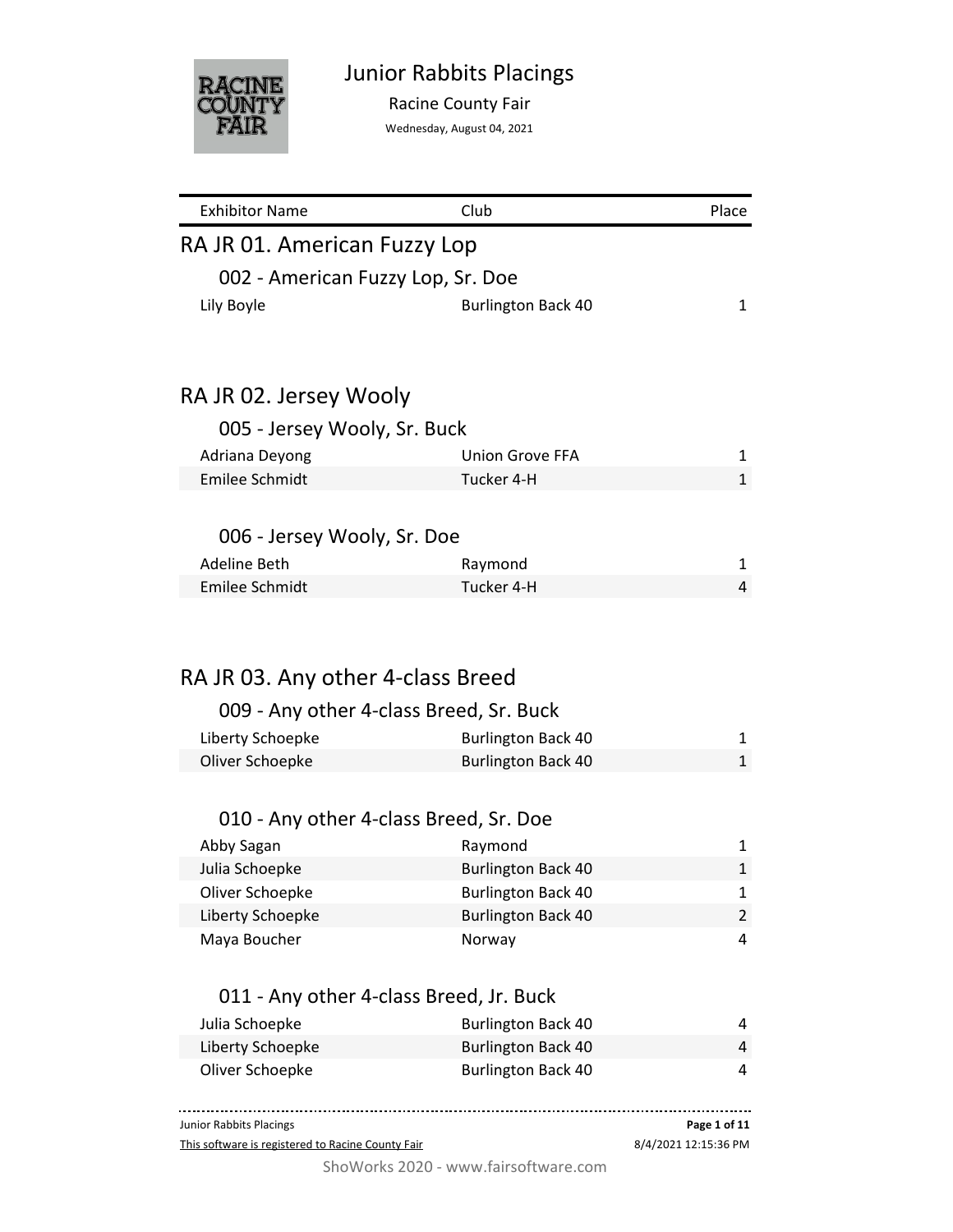# RA JR 03. Any other 4-class Breed

011 - Any other 4-class Breed, Jr. Buck

# 012 - Any other 4-class Breed, Jr. Doe

| <b>Mallory Henningfeld</b> | <b>Burlington Back 40</b> | Δ |
|----------------------------|---------------------------|---|
| Julia Schoepke             | <b>Burlington Back 40</b> | Λ |
| Liberty Schoepke           | <b>Burlington Back 40</b> | Λ |
| Oliver Schoepke            | <b>Burlington Back 40</b> | Λ |
|                            |                           |   |

## RA JR 04. Any other 6-class Breed

| 014 - Any other 6-class Breed, Sr. Doe |            |  |
|----------------------------------------|------------|--|
| Anthony Odierno                        | Tucker 4-H |  |

# RA JR 06. Californian

#### 025 - Californian, Sr. Buck

| Haylee Budziszek    | Raymond       | 1.            |
|---------------------|---------------|---------------|
| Jack Morrison       | Raymond       | 1             |
| Katie Schmidt       | Raymond       | 1             |
| <b>Broc Borre</b>   | Sunnyside 4-H | $\mathcal{P}$ |
| Mckenna Kristiansen | Raymond       | $\mathcal{P}$ |
| Lilli Steffenson    | Sunnyside 4-H | $\mathcal{P}$ |
|                     |               |               |

#### 026 - Californian, Sr. Doe

| Hannah Chart        | <b>Waterford FFA</b> | 1.            |
|---------------------|----------------------|---------------|
| Theron Hilbert      | Raymond              | 1             |
| Abigail Schmidt     | Raymond              | 1             |
| Amelia Schmidt      | Raymond              | 1             |
| Mckenna Kristiansen | Raymond              | $\mathcal{P}$ |

#### 028 - Californian, 6/8 Doe

| Broc Borre       | Sunnyside 4-H |  |
|------------------|---------------|--|
| Lilli Steffenson | Sunnyside 4-H |  |

#### 029 - Californian, Jr. Buck

| Adriana Deyong                                    | Union Grove FFA |                      |
|---------------------------------------------------|-----------------|----------------------|
| Junior Rabbits Placings                           |                 | Page 2 of 11         |
| This software is registered to Racine County Fair |                 | 8/4/2021 12:15:36 PM |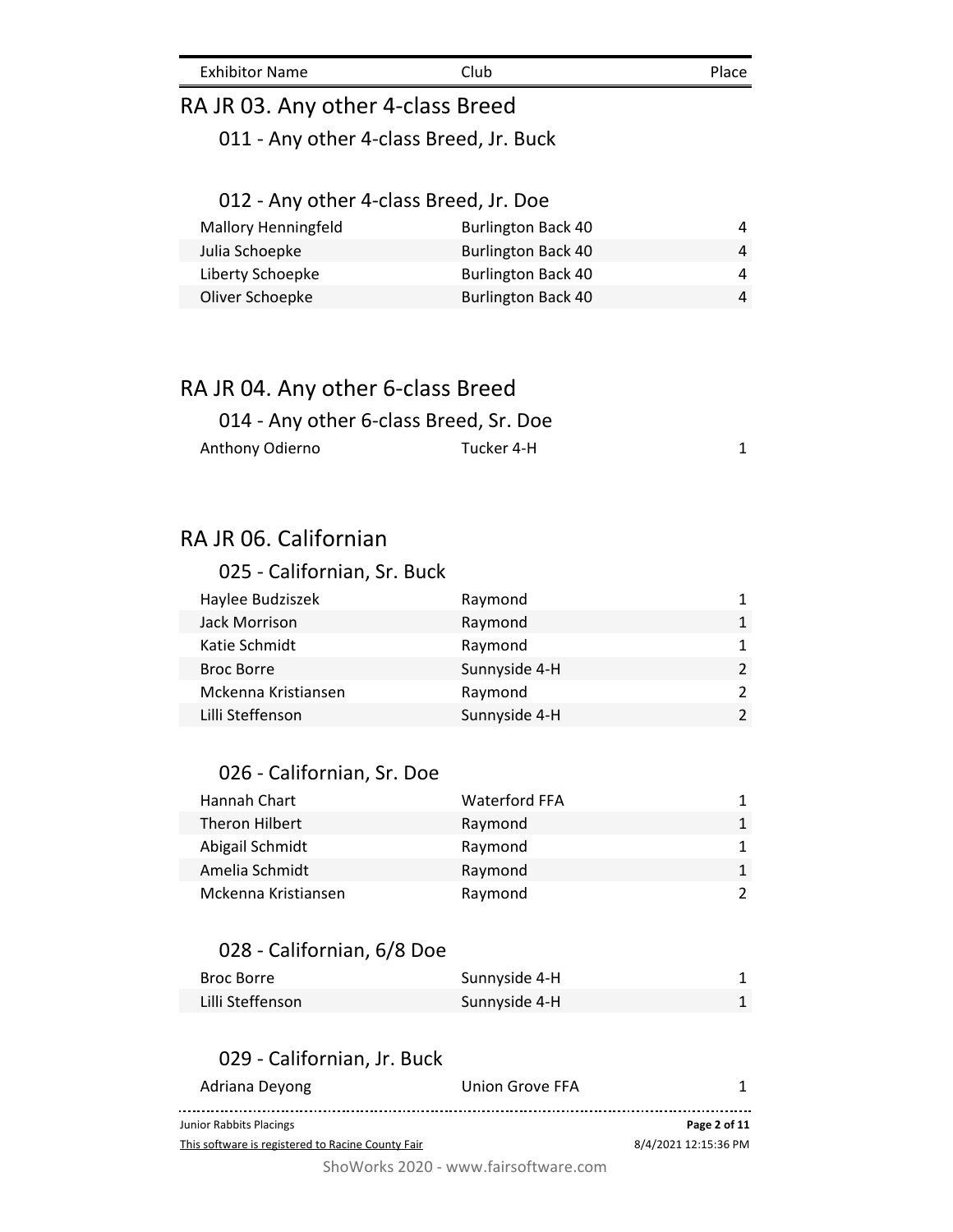| <b>Exhibitor Name</b>              | Club                      | Place        |
|------------------------------------|---------------------------|--------------|
| RA JR 06. Californian              |                           |              |
| 029 - Californian, Jr. Buck        |                           |              |
| Abigail Schmidt                    | Raymond                   | 1            |
| Amelia Schmidt                     | Raymond                   | $\mathbf{1}$ |
| Katie Schmidt                      | Raymond                   | $\mathbf{1}$ |
| 030 - Californian, Jr. Doe         |                           |              |
| Abigail Schmidt                    | Raymond                   | 1            |
| Amelia Schmidt                     | Raymond                   | $\mathbf{1}$ |
| Katie Schmidt                      | Raymond                   | 1            |
| RA JR 07. Champagne D'Argent       |                           |              |
| 031 - Champagne D'Argent, Sr. Buck |                           |              |
| Megan Larose                       | <b>Burlington Back 40</b> | 1            |
| 032 - Champagne D'Argent, Sr. Doe  |                           |              |
| Corinne Deyong                     | All 4 One                 | 1            |
| <b>Tucker Larose</b>               | <b>Burlington Back 40</b> | $\mathbf{1}$ |
| 033 - Champagne D'Argent, 6/8 Buck |                           |              |
| James Pirocanac                    | <b>Burlington Back 40</b> | 1            |
| <b>Brielle Ryshkus</b>             | Kan-Do                    | $\mathbf{1}$ |
| 034 - Champagne D'Argent, 6/8 Doe  |                           |              |
| Rachel Kalbas                      | Yorkville 4-H             | 1            |
| <b>Tucker Larose</b>               | <b>Burlington Back 40</b> | 1            |
| Chase Pirocanac                    | <b>Burlington Back 40</b> | 1            |
| Megan Larose                       | <b>Burlington Back 40</b> | 2            |
| 035 - Champagne D'Argent, Jr. Buck |                           |              |
| Sophia Matuszek                    | Raymond                   | 1            |
|                                    |                           |              |
| RA JR 08. Crème D'Argent           |                           |              |
| 037 - Crème D'Argent, Sr. Buck     |                           |              |
| Junior Rabbits Placings            |                           | Page 3 of 11 |

This software is registered to Racine County Fair

8/4/2021 12:15:36 PM **Page 3 of 11**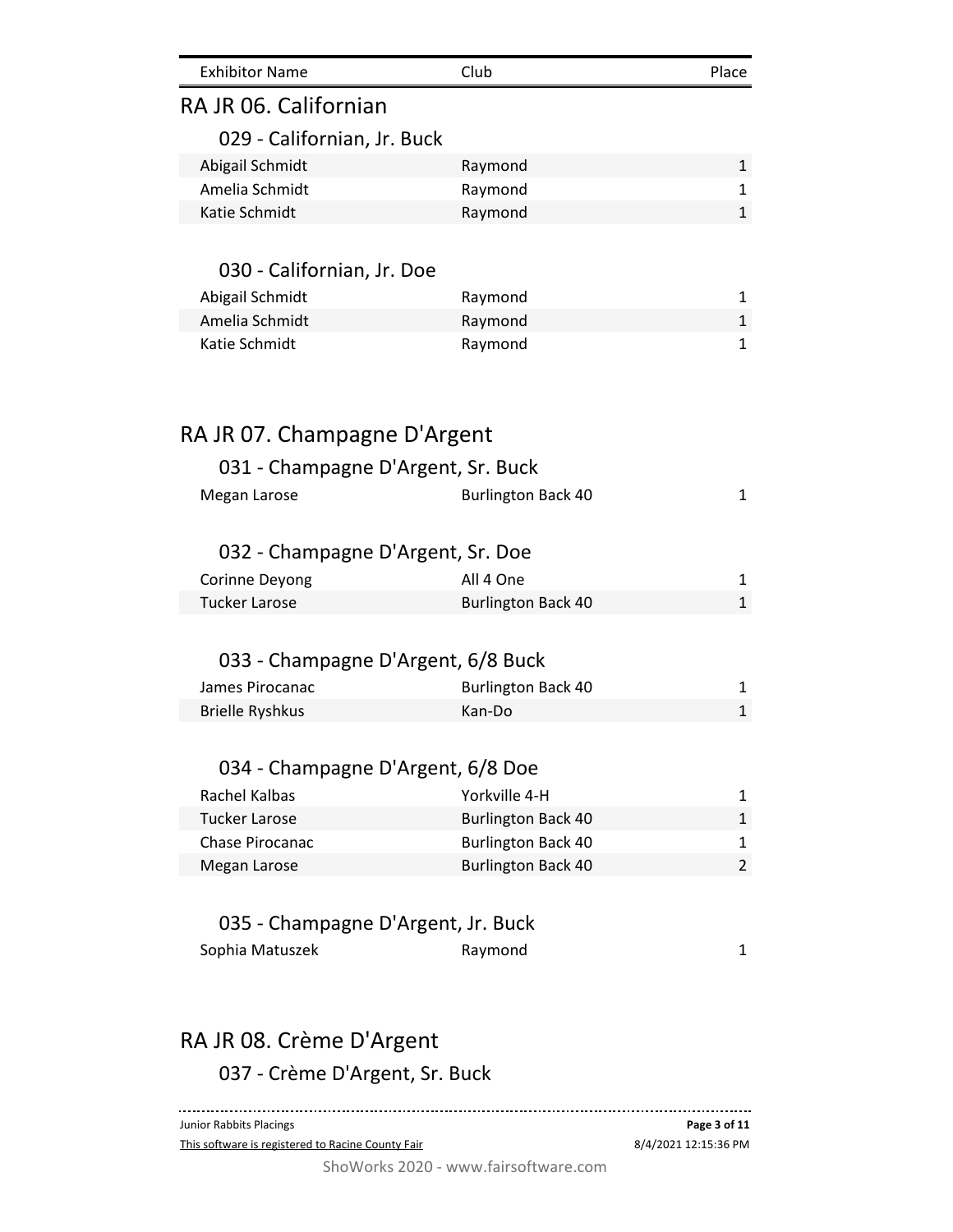| <b>Exhibitor Name</b>          | Club                      | Place          |
|--------------------------------|---------------------------|----------------|
| RA JR 08. Crème D'Argent       |                           |                |
| 037 - Crème D'Argent, Sr. Buck |                           |                |
| Sarah Scott                    | Tucker 4-H                | 1              |
|                                |                           |                |
| RAJR 09. Dutch                 |                           |                |
| 043 - Dutch, Sr. Buck          |                           |                |
| Caleb Desruisseaux             | <b>Burlington Back 40</b> | 1              |
| Gianna Fiorentino              | Raymond                   | $\mathbf 1$    |
| Paige Koenecke                 | <b>Burlington Back 40</b> | $\mathbf{1}$   |
| <b>Haley Guentzel</b>          | Raymond                   | $\overline{2}$ |
| <b>Mallory Henningfeld</b>     | <b>Burlington Back 40</b> | $\overline{2}$ |
| 044 - Dutch, Sr. Doe           |                           |                |
| Caleb Desruisseaux             | <b>Burlington Back 40</b> | 1              |
| Kenley Vasil                   | Tucker 4-H                | $\mathbf 1$    |
| <b>Haley Guentzel</b>          | Raymond                   | 2              |
| Josiah Johnson                 | All 4 One                 | 4              |
| 045 - Dutch, Jr. Buck          |                           |                |
| Caleb Desruisseaux             | <b>Burlington Back 40</b> | 1              |
|                                |                           |                |
| 046 - Dutch, Jr. Doe           |                           |                |
| Caleb Desruisseaux             | <b>Burlington Back 40</b> | 1              |
|                                |                           |                |
| RA JR 10. Flemish Giant        |                           |                |
| 051 - Flemish Giant, Jr. Buck  |                           |                |
| <b>Aiden Malliet</b>           | <b>Burlington Back 40</b> | 1              |
|                                |                           |                |
| RA JR 11. French Lop           |                           |                |
| 053 - French Lop, Sr. Buck     |                           |                |
|                                |                           |                |

| <b>Riley Benhart</b>                              | <b>Burlington Back 40</b> |                      |
|---------------------------------------------------|---------------------------|----------------------|
| Rachel Kalbas                                     | Yorkville 4-H             |                      |
| <b>Brielle Ryshkus</b>                            | Kan-Do                    |                      |
| Junior Rabbits Placings                           |                           | Page 4 of 11         |
| This software is registered to Racine County Fair |                           | 8/4/2021 12:15:36 PM |

This software is registered to Racine County Fair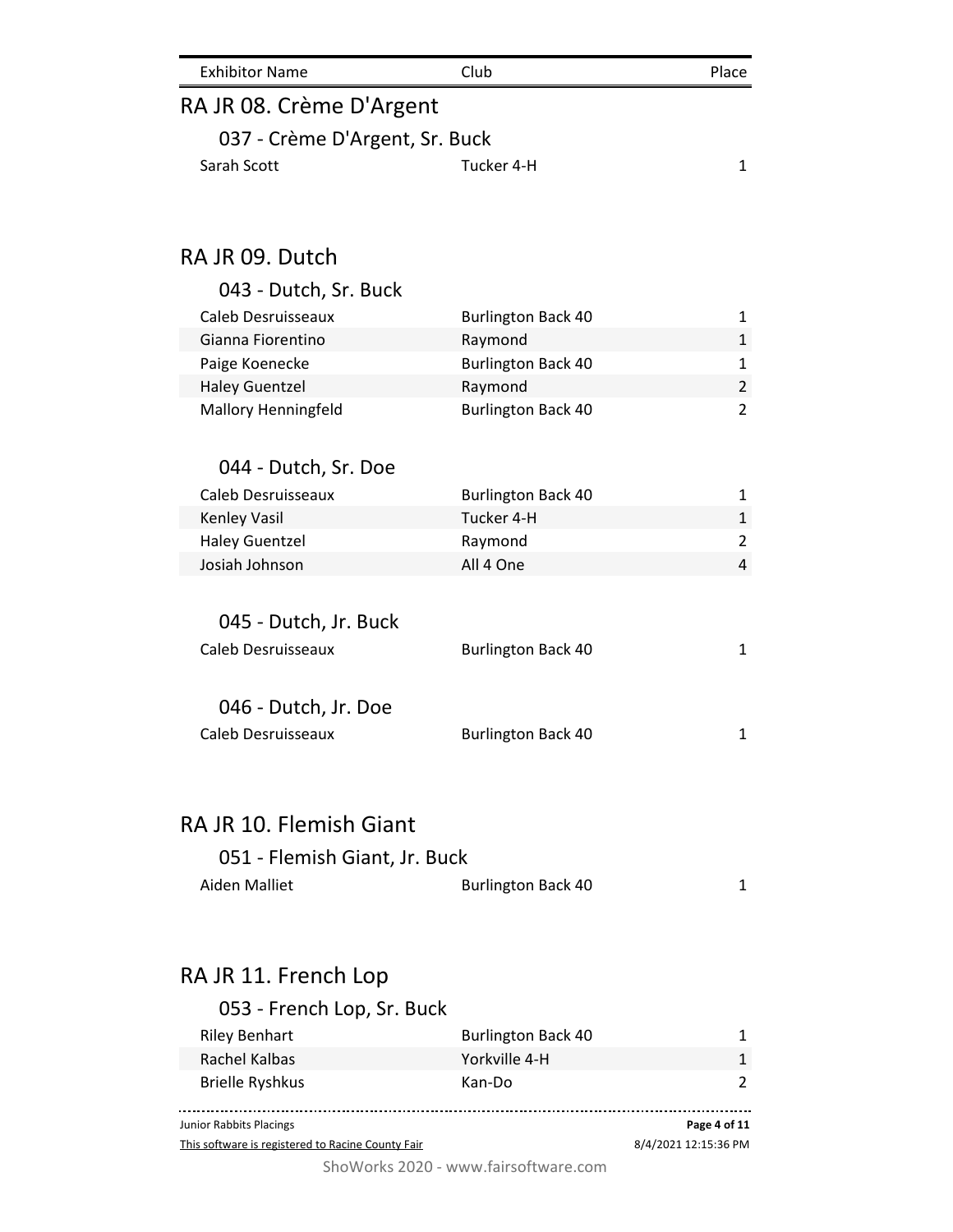| <b>Exhibitor Name</b><br>Club | Place |
|-------------------------------|-------|
|-------------------------------|-------|

## RA JR 11. French Lop

053 - French Lop, Sr. Buck

#### 054 - French Lop, Sr. Doe

| Ramona Holden          | Raymond    |  |
|------------------------|------------|--|
| Brooke Weber           | Cloverview |  |
| <b>Brielle Ryshkus</b> | Kan-Do     |  |

#### 055 - French Lop, 6/8 Buck

| Ramona Holden             | Raymond |  |
|---------------------------|---------|--|
| 058 - French Lop, Jr. Doe |         |  |

| Ramona Holden | Raymond           |  |
|---------------|-------------------|--|
| Brooke Weber  | <b>Cloverview</b> |  |

## RA JR 12. Holland Lop

#### 059 - Holland Lop, Sr. Buck Molly Morrison **Now Raymond** 1 Brielle Ryshkus Kan-Do 1 Molly Warren **Burlington Back 40** 1 Sophia Warren **Burlington Back 40** 1 Raeann Thompson **Raymond** Raymond 2 Henry Fidler **Tucker 4-H** 3 Alyse Zimmerman and Kan-Do 3

#### 060 - Holland Lop, Sr. Doe

| Kellyn Henningfeld    | <b>Burlington Back 40</b> |   |
|-----------------------|---------------------------|---|
| Mia Eastman           | Raymond                   |   |
| <b>Haley Guentzel</b> | Raymond                   |   |
| <b>Addison Seils</b>  | Yorkville 4-H             | 4 |

#### 061 - Holland Lop, Jr. Buck

| Abigail Schmidt | Raymond |  |
|-----------------|---------|--|
| Mia Eastman     | Raymond |  |

#### 062 - Holland Lop, Jr. Doe

| Junior Rabbits Placings                           | Page 5 of 11         |
|---------------------------------------------------|----------------------|
| This software is registered to Racine County Fair | 8/4/2021 12:15:36 PM |
|                                                   |                      |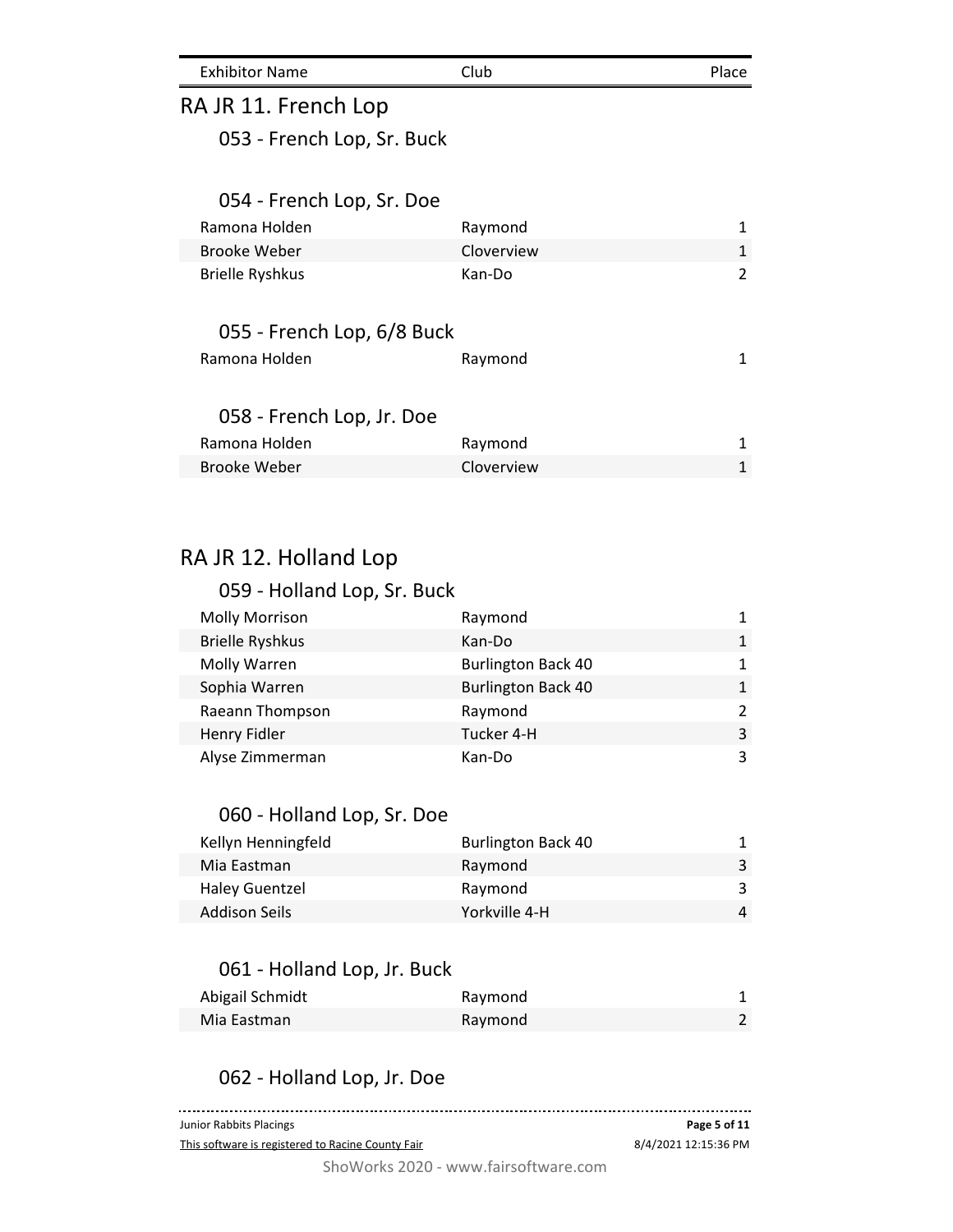| <b>Exhibitor Name</b> | Club. | Place |
|-----------------------|-------|-------|
| RAJR 12, Holland Lop  |       |       |

| A JR 12. HUIRTH LUD        |  |
|----------------------------|--|
| 062 - Holland Lop, Jr. Doe |  |

| Raeann Thompson | Raymond |  |
|-----------------|---------|--|

## RA JR 13. Mini Lop

063 - Mini Lop, Sr. Buck

| Sage Cole       | <b>Burlington Back 40</b> |  |
|-----------------|---------------------------|--|
| Kacey Shibilski | Raymond                   |  |
| Hannah Chart    | Waterford FFA             |  |
| Alex Grochowski | Yorkville 4-H             |  |

#### 064 - Mini Lop, Sr. Doe

| Mia Eastman                | Raymond                   |  |
|----------------------------|---------------------------|--|
| Kellyn Henningfeld         | <b>Burlington Back 40</b> |  |
| <b>Mallory Henningfeld</b> | <b>Burlington Back 40</b> |  |
| Raygian Koenecke           | <b>Burlington Back 40</b> |  |
| Raeann Thompson            | Raymond                   |  |

## RA JR 14. Mini Rex

#### 067 - Mini Rex, Sr. Buck

| Adriana Deyong         | <b>Union Grove FFA</b>    |                |
|------------------------|---------------------------|----------------|
| Audrey Deyong          | All 4 One                 | $\mathbf{1}$   |
| <b>Ellie Pieters</b>   | <b>Burlington Back 40</b> | 1              |
| <b>Brady Shoemaker</b> | Raymond                   | $\mathbf{1}$   |
| Corinne Deyong         | All 4 One                 | $\overline{2}$ |
| Jack Ketterhagen       | <b>Burlington Back 40</b> | $\mathcal{L}$  |
| Jamison Ketterhagen    | <b>Burlington Back 40</b> | 3              |
| Amy Storm-Voltz        | <b>Union Grove FFA</b>    | 3              |
| Keegan Waldron Boldt   | Raymond                   | 3              |
| Kayden Vasil           | Tucker 4-H                | 4              |
|                        |                           |                |

#### 068 - Mini Rex, Sr. Doe

| Audrey Deyong       | All 4 One                 |  |
|---------------------|---------------------------|--|
| Corinne Deyong      | All 4 One                 |  |
| <b>Emily Janes</b>  | Clover Harvest            |  |
| Alyssa Petrie-Boehm | <b>Burlington Back 40</b> |  |
|                     |                           |  |

Junior Rabbits Placings

This software is registered to Racine County Fair

8/4/2021 12:15:36 PM **Page 6 of 11**

. . . . . . . . . . . . . . .

. . . . . . . . . . .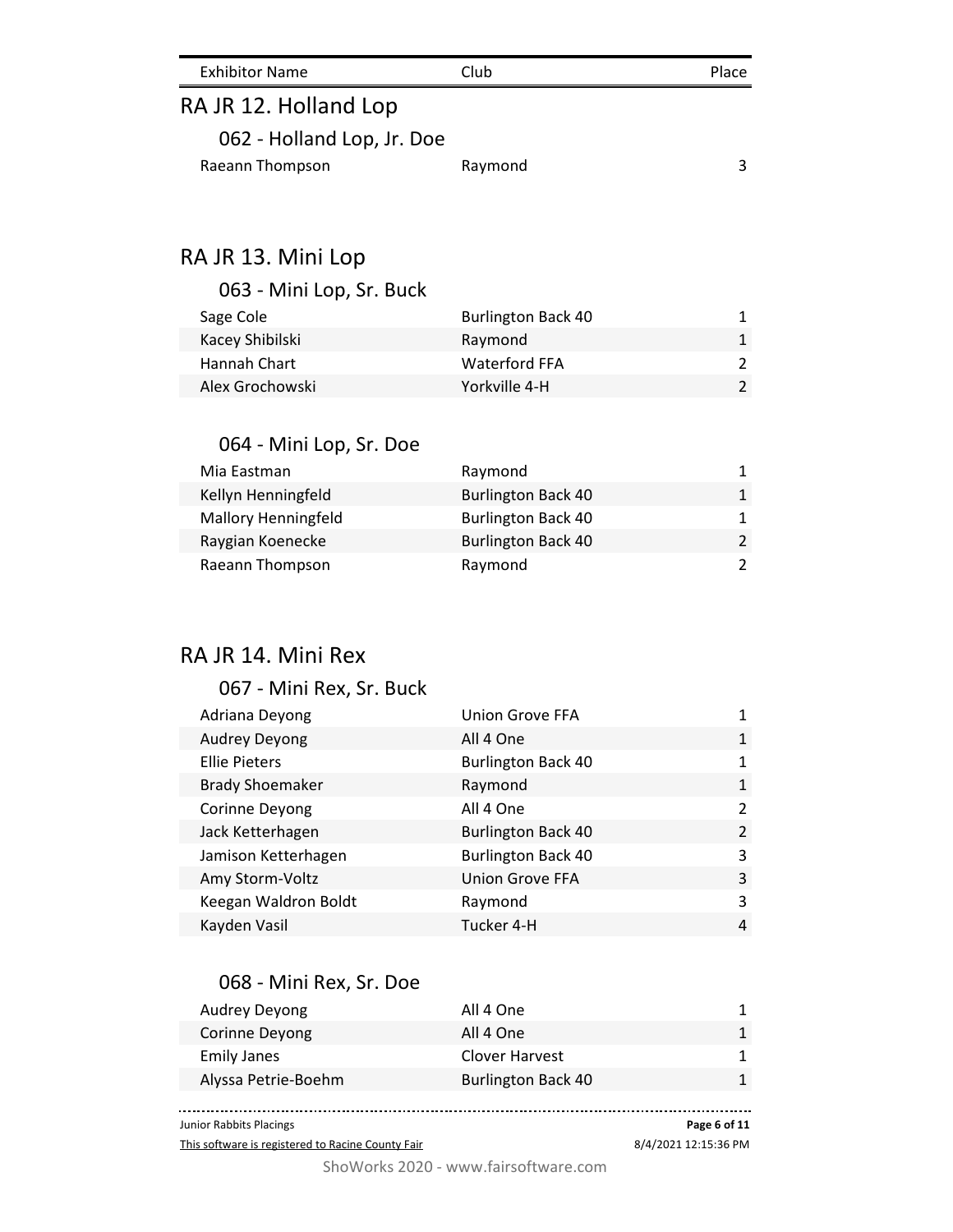| <b>Exhibitor Name</b> | Club | Place |
|-----------------------|------|-------|
|                       |      |       |

## RA JR 14. Mini Rex

#### 068 - Mini Rex, Sr. Doe

| Cayden Seils         | Yorkville 4-H             | 1             |
|----------------------|---------------------------|---------------|
| Adriana Deyong       | Union Grove FFA           | $\mathcal{P}$ |
| <b>Grace Hying</b>   | Cloverview                | 2             |
| Morganne Obrien      | Raymond                   | $\mathcal{P}$ |
| Nathan Rau           | All 4 One                 | $\mathcal{P}$ |
| <b>Quentin Rau</b>   | All 4 One                 | $\mathcal{P}$ |
| <b>Tucker Larose</b> | <b>Burlington Back 40</b> | 4             |

#### 069 - Mini Rex, Jr. Buck

| Theron Hilbert         | Raymond |  |
|------------------------|---------|--|
| <b>Brady Shoemaker</b> | Raymond |  |
| Calum Morrison         | Raymond |  |

### 070 - Mini Rex, Jr. Doe

| Adriana Deyong         | Union Grove FFA           |  |
|------------------------|---------------------------|--|
| <b>Audrey Deyong</b>   | All 4 One                 |  |
| Thor Hilbert           | Raymond                   |  |
| <b>Brady Shoemaker</b> | Raymond                   |  |
| Owen Naber             | <b>Burlington Back 40</b> |  |

# RA JR 15. Netherland Dwarf

#### 071 - Netherland Dwarf, Sr. Buck

| Hannah Chart           | <b>Waterford FFA</b>      | 1             |
|------------------------|---------------------------|---------------|
| <b>Haley Guentzel</b>  | Raymond                   | 1.            |
| James Pirocanac        | <b>Burlington Back 40</b> | 1.            |
| Elizabeth Crayton      | <b>Burlington Back 40</b> | $\mathcal{P}$ |
| <b>Brielle Ryshkus</b> | Kan-Do                    | $\mathcal{P}$ |
| Raeann Thompson        | Raymond                   | $\mathcal{P}$ |

### 072 - Netherland Dwarf, Sr. Doe

| Chase Pirocanac | <b>Burlington Back 40</b> |  |
|-----------------|---------------------------|--|
|                 |                           |  |

# RA JR 16. New Zealand

075 - New Zealand, Sr. Buck ------------------------------Junior Rabbits Placings **Page 7 of 11** 8/4/2021 12:15:36 PM This software is registered to Racine County Fair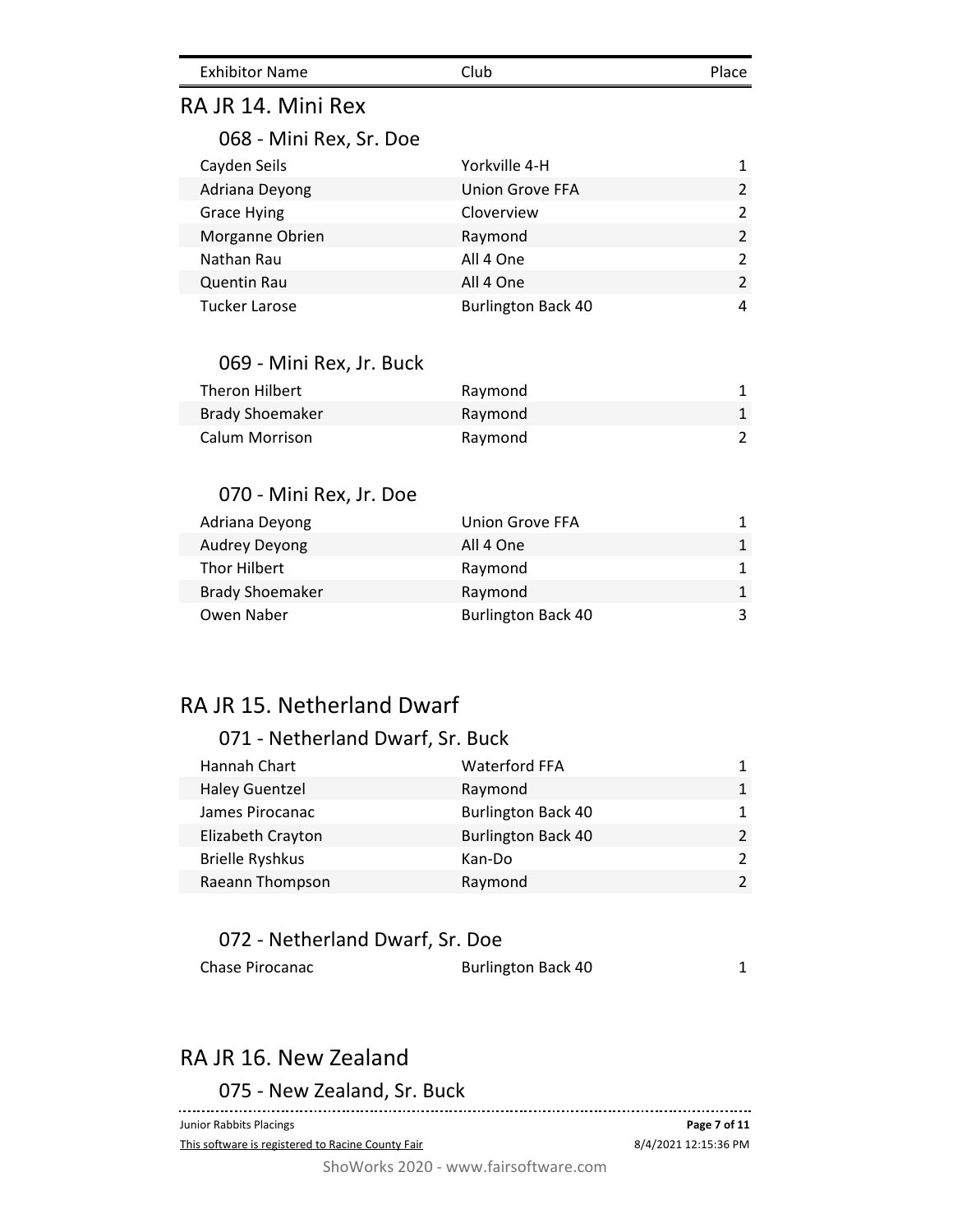| <b>Exhibitor Name</b> | Club | Place |
|-----------------------|------|-------|
|                       |      |       |

## RA JR 16. New Zealand

#### 075 - New Zealand, Sr. Buck

| <b>Tammy Crayton</b> | <b>Burlington Back 40</b> | 1.           |
|----------------------|---------------------------|--------------|
| Alicia Desirena      | All 4 One                 | 1            |
| Corinne Deyong       | All 4 One                 | $\mathbf{1}$ |
| Carson Gerou         | Yorkville 4-H             | 1            |
| Josiah Johnson       | All 4 One                 | 1            |
| Ella Malliet         | <b>Burlington Back 40</b> |              |

#### 076 - New Zealand, Sr. Doe

| Ella Schamber | Yorkville 4-H             |  |
|---------------|---------------------------|--|
| Aiden Malliet | <b>Burlington Back 40</b> |  |

#### 077 - New Zealand, 6/8 Buck

| Aiden Malliet  | <b>Burlington Back 40</b> |  |
|----------------|---------------------------|--|
| Ella Malliet   | <b>Burlington Back 40</b> |  |
| Samuel Malliet | <b>Burlington Back 40</b> |  |

#### 078 - New Zealand, 6/8 Doe

| Ella Malliet   | <b>Burlington Back 40</b> |  |
|----------------|---------------------------|--|
| Samuel Malliet | <b>Burlington Back 40</b> |  |

#### 079 - New Zealand, Jr. Buck

| <b>Tammy Crayton</b> | <b>Burlington Back 40</b> |  |
|----------------------|---------------------------|--|
| Calum Morrison       | Raymond                   |  |
| Owen Morrison        | Raymond                   |  |
| Josiah Johnson       | All 4 One                 |  |

#### 080 - New Zealand, Jr. Doe

| <b>Carson Gerou</b>  | Yorkville 4-H |               |
|----------------------|---------------|---------------|
| Elizabeth Kalbas     | Yorkville 4-H |               |
| Sophia Matuszek      | Raymond       |               |
| Alicia Desirena      | All 4 One     | $\mathcal{P}$ |
| Jack Morrison        | Raymond       |               |
| <b>Owen Morrison</b> | Raymond       |               |

## RA JR 17. Palomino

| Junior Rabbits Placings                           | Page 8 of 11         |
|---------------------------------------------------|----------------------|
| This software is registered to Racine County Fair | 8/4/2021 12:15:36 PM |
| ShoWorks 2020 - www.fairsoftware.com              |                      |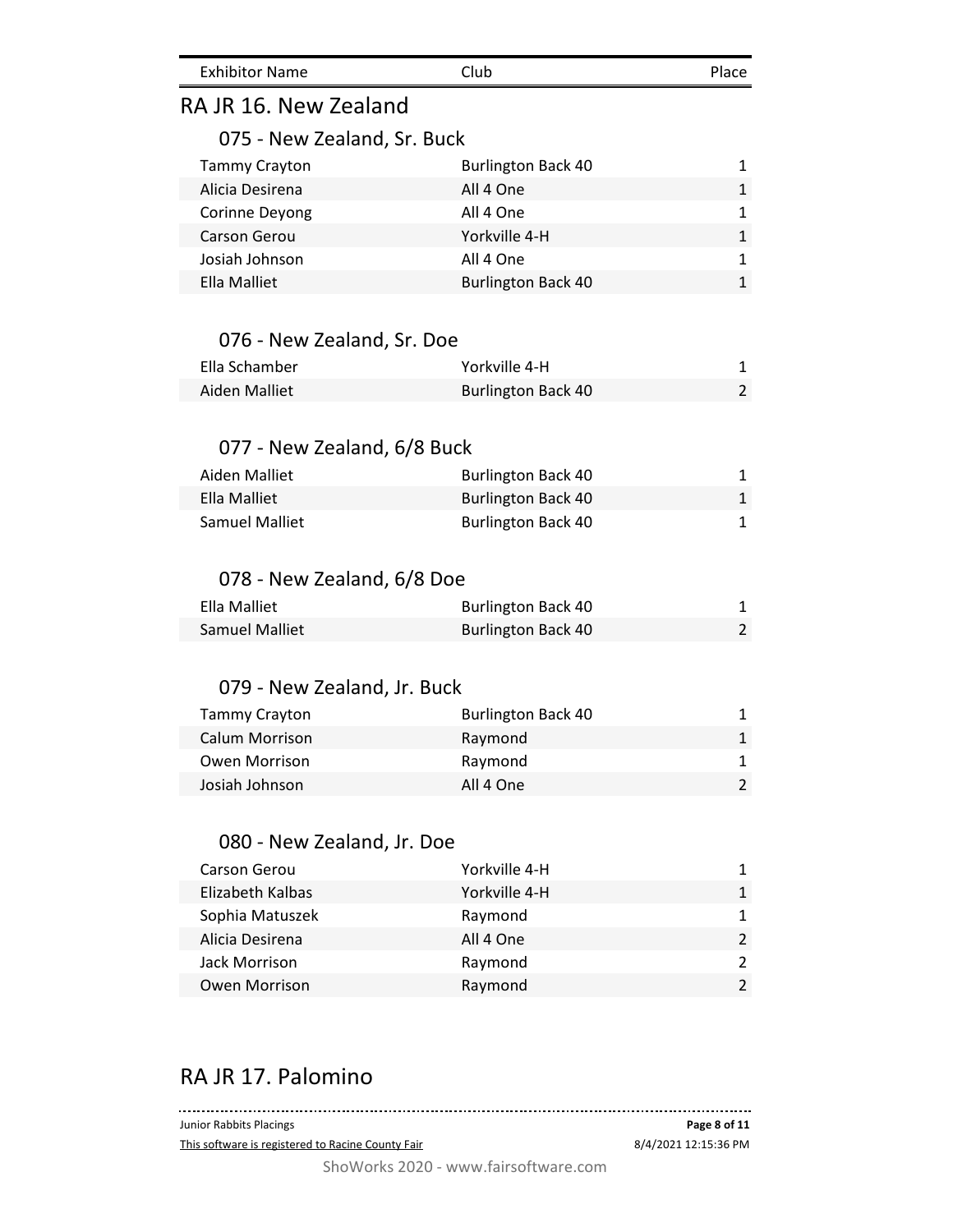| <b>Exhibitor Name</b>    | Club          | Place |
|--------------------------|---------------|-------|
| RA JR 17. Palomino       |               |       |
| 081 - Palomino, Sr. Buck |               |       |
| Roman Markiewicz         | Yorkville 4-H |       |

# RA JR 18. Polish

| 087 - Polish, Sr. Buck |                           |               |
|------------------------|---------------------------|---------------|
| Logan Cole             | <b>Burlington Back 40</b> |               |
| Stephanie Fortier      | <b>Union Grove FFA</b>    | 1             |
| <b>Addison Kinsey</b>  | Cloverview                | 1             |
| Sarah Scott            | Tucker 4-H                | 1             |
| Gianna Fiorentino      | Raymond                   | $\mathcal{P}$ |
| Megan Larose           | <b>Burlington Back 40</b> | $\mathcal{P}$ |
| <b>Adam Pieters</b>    | <b>Burlington Back 40</b> | $\mathcal{P}$ |

#### 088 - Polish, Sr. Doe

| Stephanie Fortier    | <b>Union Grove FFA</b>    | 1.             |
|----------------------|---------------------------|----------------|
| Sophia Matuszek      | Raymond                   | 1              |
| Amelia Westplate     | Tucker 4-H                | 1              |
| Mallory Henningfeld  | <b>Burlington Back 40</b> | $\overline{2}$ |
| <b>Ellie Pieters</b> | <b>Burlington Back 40</b> | $\mathcal{P}$  |
| Paige Pirocanac      | <b>Burlington Back 40</b> | $\mathcal{P}$  |
| Megan Larose         | <b>Burlington Back 40</b> | 3              |

## RA JR 19. Rex

| 091 - Rex, Sr. Buck |                           |   |
|---------------------|---------------------------|---|
| Aiden Malliet       | <b>Burlington Back 40</b> | 1 |
| 092 - Rex, Sr. Doe  |                           |   |

| Ella Malliet | <b>Burlington Back 40</b> |  |
|--------------|---------------------------|--|

## RA JR 20. Satin

| 095 - Satin, Sr. Buck                             |                                      |                      |
|---------------------------------------------------|--------------------------------------|----------------------|
| Elizabeth Kalbas                                  | Yorkville 4-H                        |                      |
|                                                   |                                      |                      |
| Junior Rabbits Placings                           |                                      | Page 9 of 11         |
| This software is registered to Racine County Fair |                                      | 8/4/2021 12:15:36 PM |
|                                                   | ShoWorks 2020 - www.fairsoftware.com |                      |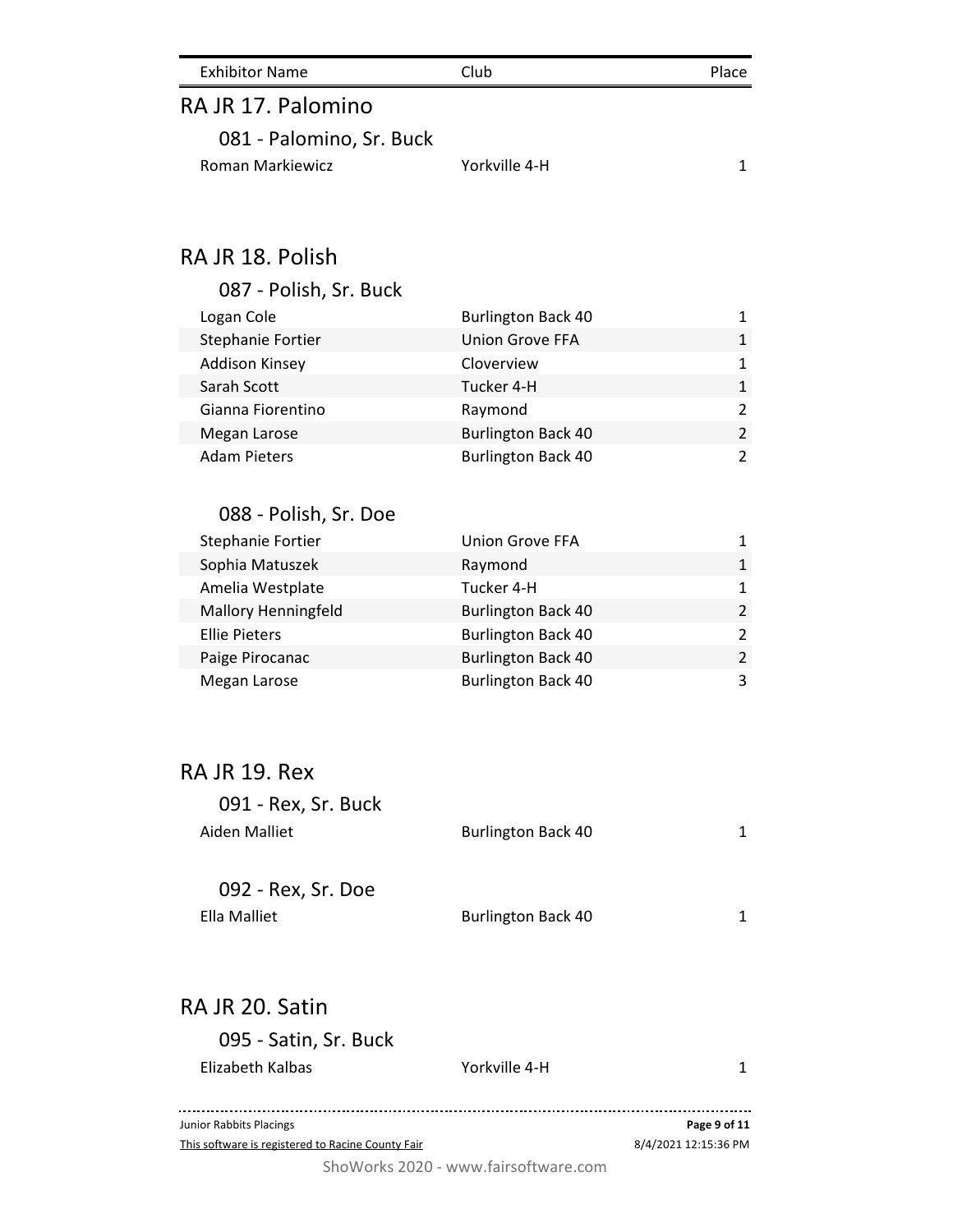| <b>Exhibitor Name</b> | Club          | Place |
|-----------------------|---------------|-------|
| RA JR 20. Satin       |               |       |
| 096 - Satin, Sr. Doe  |               |       |
| Elizabeth Kalbas      | Yorkville 4-H |       |
| Rachel Kalbas         | Yorkville 4-H | 1     |
| Ella Schamber         | Yorkville 4-H |       |

# RA JR 21. Silver Marten

| 102 - Silver Marten, Sr. Doe |                           |  |
|------------------------------|---------------------------|--|
| Samuel Malliet               | <b>Burlington Back 40</b> |  |

# RA JR 22. Pet Rabbit

## 105 - Pet Rabbit, All Bucks

| <b>Brandon Budziszek</b> | Raymond    |  |
|--------------------------|------------|--|
| Jack Morawetz            | Cloverview |  |
| Emilee Schmidt           | Tucker 4-H |  |
| Abigail Westplate        | Tucker 4-H |  |

## 106 - Pet Rabbit, All Does

| Haylee Budziszek       | Raymond                   | 1 |
|------------------------|---------------------------|---|
| Gianna Fiorentino      | Raymond                   | 1 |
| Noah Rice              | <b>Burlington Back 40</b> | 1 |
| Bennett Roszkowski     | Kan-Do                    | 1 |
| <b>Brielle Ryshkus</b> | Kan-Do                    | 1 |
| Kenley Vasil           | Tucker 4-H                | 1 |
| Andrew Weber           | Cloverview                |   |

## RA JR 24. Meat Pen

#### 107 - Meat Pen

| Tammy Crayton   | <b>Burlington Back 40</b> |  |
|-----------------|---------------------------|--|
| Abigail Schmidt | Raymond                   |  |

# RA JR 25. Single Fryer

| Junior Rabbits Placings                           | Page 10 of 11        |
|---------------------------------------------------|----------------------|
| This software is registered to Racine County Fair | 8/4/2021 12:15:36 PM |
| ShoWorks 2020 - www.fairsoftware.com              |                      |